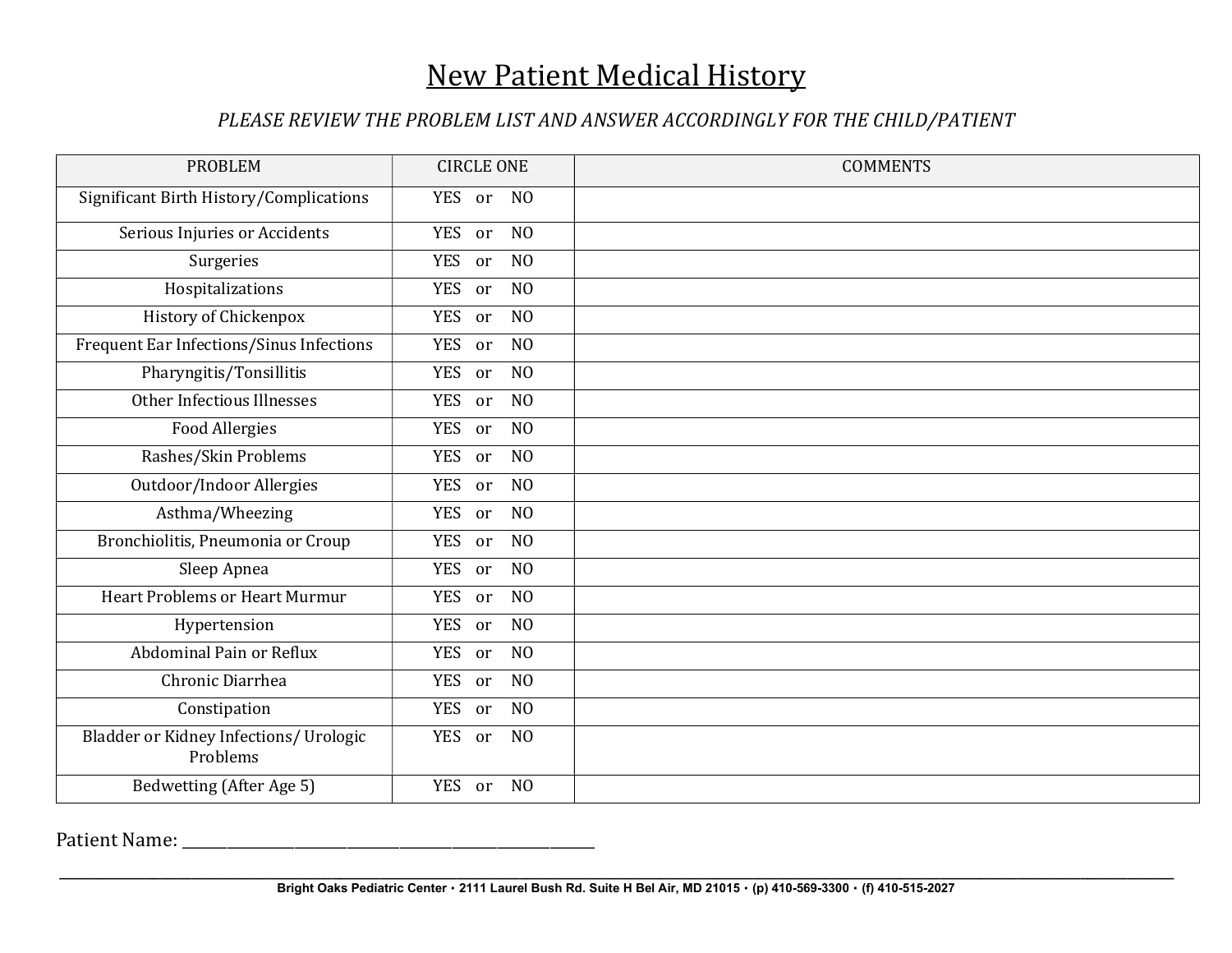| <b>PROBLEM</b>                                                    | <b>CIRCLE ONE</b>        | <b>COMMENTS</b> |
|-------------------------------------------------------------------|--------------------------|-----------------|
| Eye Conditions/Corrective Lenses                                  | YES or<br>N <sub>0</sub> |                 |
| Problems with Ears or Hearing                                     | YES or<br>N <sub>O</sub> |                 |
| Chronic or Recurrent Skin Problems (Acne,<br>Eczema)              | YES or NO                |                 |
| Anemia or bleeding problems                                       | N <sub>O</sub><br>YES or |                 |
| <b>History of Blood Transfusion</b>                               | YES or<br>N <sub>O</sub> |                 |
| <b>Frequent Headaches</b>                                         | N <sub>O</sub><br>YES or |                 |
| Fainting                                                          | N <sub>O</sub><br>YES or |                 |
| Seizures                                                          | N <sub>O</sub><br>YES or |                 |
| Neurologic Disorders                                              | YES or<br>N <sub>O</sub> |                 |
| <b>Mental Health Concerns</b>                                     | YES or<br>N <sub>0</sub> |                 |
| ADD/ADHD                                                          | YES or<br>N <sub>O</sub> |                 |
| <b>Developmental Delays</b>                                       | N <sub>O</sub><br>YES or |                 |
| Muscle, Joint or Bone Problems                                    | YES or<br>N <sub>O</sub> |                 |
| <b>Broken Bones</b>                                               | N <sub>O</sub><br>YES or |                 |
| <b>Diabetes</b>                                                   | YES or<br>N <sub>O</sub> |                 |
| Thyroid or other Endocrine Problems                               | YES or<br>N <sub>O</sub> |                 |
| Use of Alcohol or Drugs                                           | YES or<br>N <sub>O</sub> |                 |
| School/Learning/Behavioral Problems                               | YES or<br>N <sub>O</sub> |                 |
| <b>Emotional Problems</b>                                         | YES or<br>N <sub>O</sub> |                 |
| If Female, have menstrual periods started?<br>If so, at what age? | YES or<br>N <sub>O</sub> |                 |
| If Female, Are there any issues with<br>periods?                  | YES or<br>N <sub>O</sub> |                 |
| Any Other Significant Health Problems?                            | YES or<br>N <sub>0</sub> |                 |

Patient Name: \_\_\_\_\_\_\_\_\_\_\_\_\_\_\_\_\_\_\_\_\_\_\_\_\_\_\_\_\_\_\_\_\_\_\_\_\_\_\_\_\_\_\_\_\_\_\_\_\_\_\_\_\_\_\_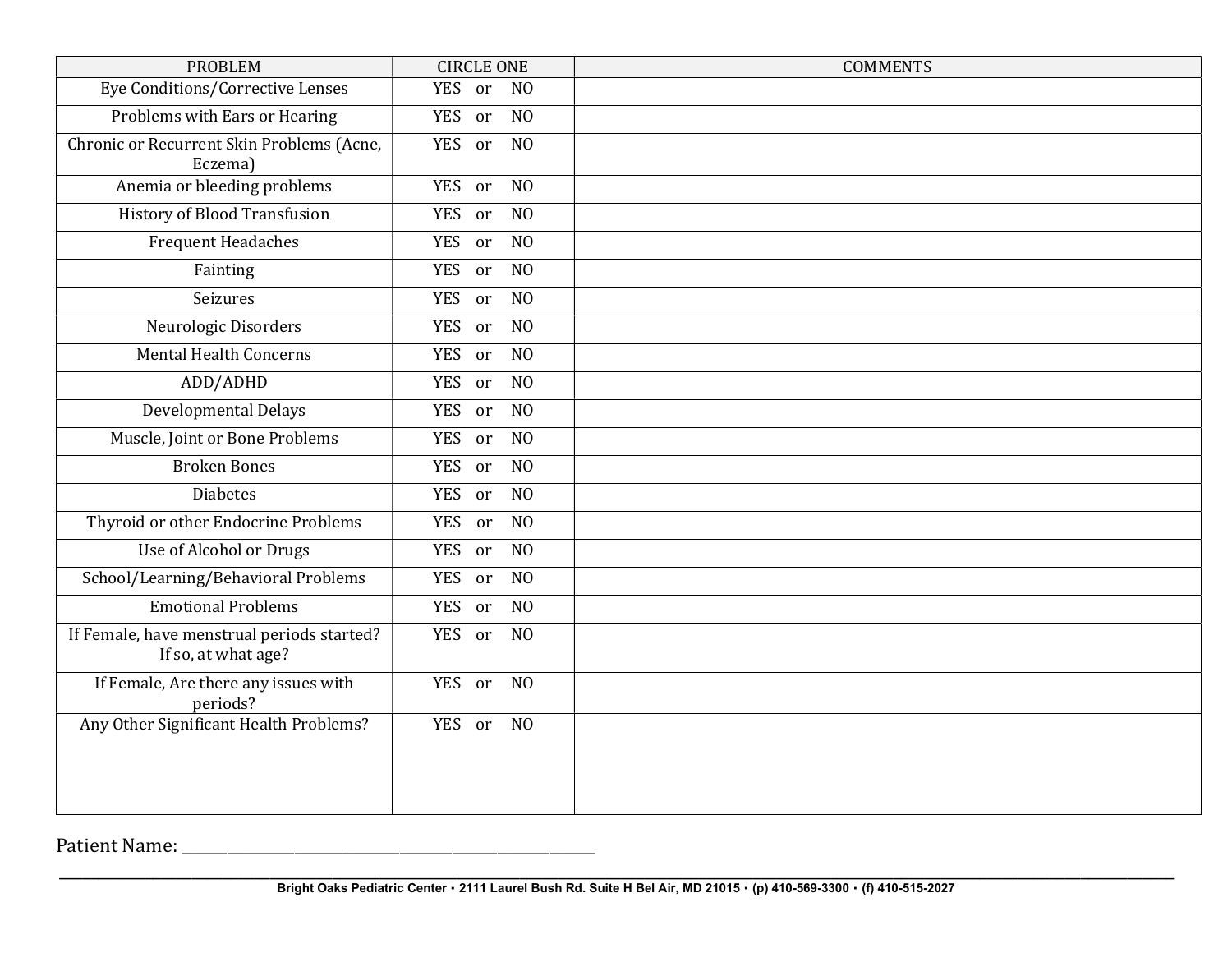## NEW PATIENT- FAMILY HISTORY QUESTIONNAIRE

PLEASE REVIEW THE PROBLEM LIST AND CHECK ANY FAMILY MEMBER THAT HAS THAT PROBLEM

| <b>PROBLEM</b>          | Natural | Natural | Sibling | Maternal | Maternal | Maternal | Maternal | Paternal | Paternal | Paternal | Paternal |
|-------------------------|---------|---------|---------|----------|----------|----------|----------|----------|----------|----------|----------|
|                         | Mother  | Father  |         | G-Mother | G-Father | Aunt     | Uncle    | G-Mother | G-Father | Aunt     | Uncle    |
| Allergies               |         |         |         |          |          |          |          |          |          |          |          |
| Anemia                  |         |         |         |          |          |          |          |          |          |          |          |
| Asthma                  |         |         |         |          |          |          |          |          |          |          |          |
| Attention               |         |         |         |          |          |          |          |          |          |          |          |
| Disorder                |         |         |         |          |          |          |          |          |          |          |          |
| <b>Birth Defects</b>    |         |         |         |          |          |          |          |          |          |          |          |
| Bleeding/               |         |         |         |          |          |          |          |          |          |          |          |
| Clotting                |         |         |         |          |          |          |          |          |          |          |          |
| Disorder                |         |         |         |          |          |          |          |          |          |          |          |
| Cancer (List type       |         |         |         |          |          |          |          |          |          |          |          |
| in Checkbox)            |         |         |         |          |          |          |          |          |          |          |          |
| Crohn's/Colitis/        |         |         |         |          |          |          |          |          |          |          |          |
| Intestinal              |         |         |         |          |          |          |          |          |          |          |          |
| Problems                |         |         |         |          |          |          |          |          |          |          |          |
| Diabetes                |         |         |         |          |          |          |          |          |          |          |          |
| Emotional               |         |         |         |          |          |          |          |          |          |          |          |
| Disorder                |         |         |         |          |          |          |          |          |          |          |          |
| GERD                    |         |         |         |          |          |          |          |          |          |          |          |
| <b>Heart Attack</b>     |         |         |         |          |          |          |          |          |          |          |          |
| Under Age 50            |         |         |         |          |          |          |          |          |          |          |          |
| <b>High Blood</b>       |         |         |         |          |          |          |          |          |          |          |          |
| Pressure                |         |         |         |          |          |          |          |          |          |          |          |
| <b>High Cholesterol</b> |         |         |         |          |          |          |          |          |          |          |          |
| Learning                |         |         |         |          |          |          |          |          |          |          |          |
| Disability              |         |         |         |          |          |          |          |          |          |          |          |
| <b>Kidney Disease</b>   |         |         |         |          |          |          |          |          |          |          |          |

Patient Name: \_\_\_\_\_\_\_\_\_\_\_\_\_\_\_\_\_\_\_\_\_\_\_\_\_\_\_\_\_\_\_\_\_\_\_\_\_\_\_\_\_\_\_\_\_\_\_\_\_\_\_\_\_\_\_\_\_\_\_\_\_\_\_\_\_\_\_\_\_\_\_\_\_\_\_\_